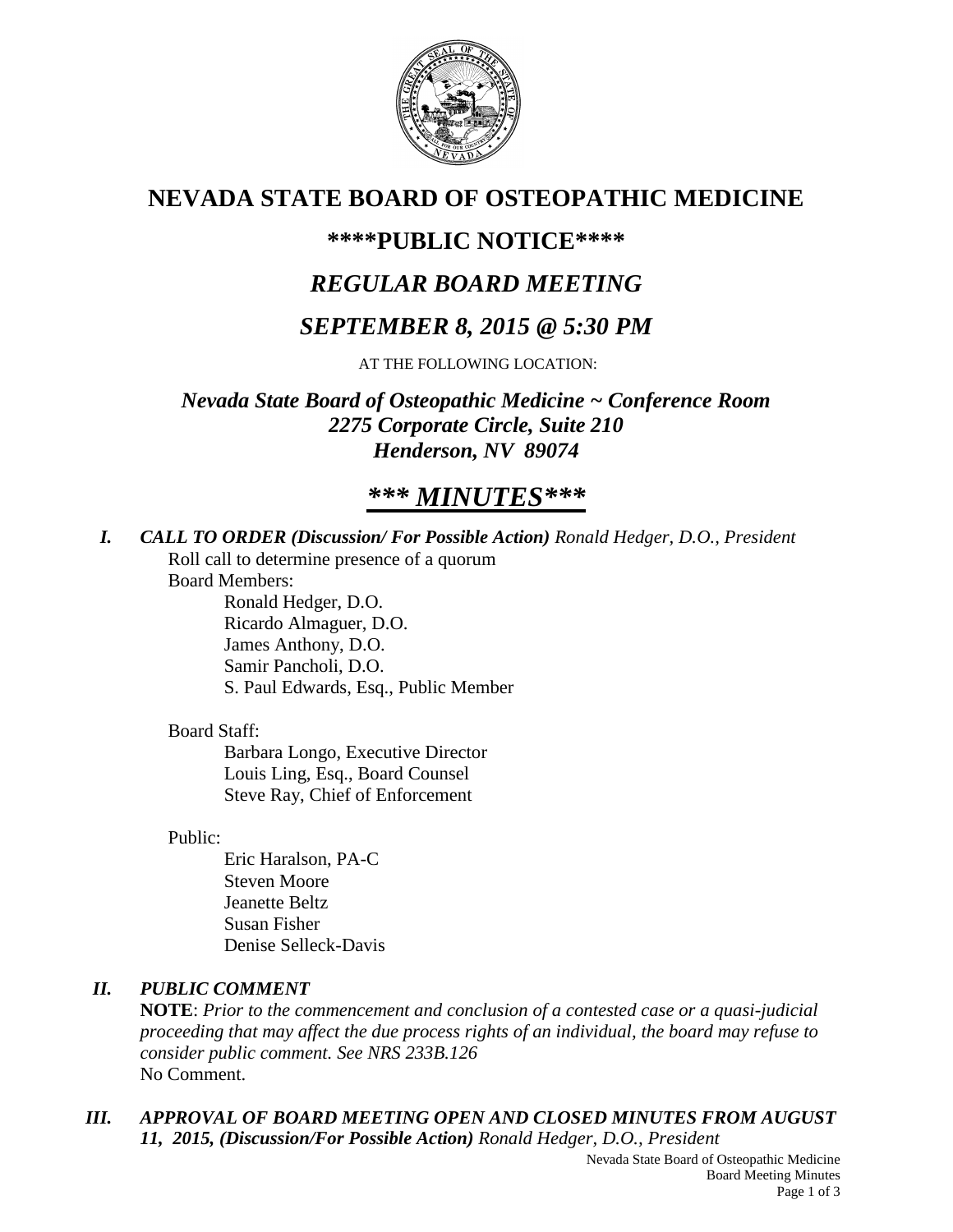A motion was made by Dr. Pancholi to approve the open and closed minutes from 08/11/15, seconded by Dr. Anthony; there being no discussion, the minutes were approved by the Board.

## *IV. CONSENT AGENDA TO GRANT LICENSURE FOR OSTEOPATHIC PHYSICIANS & PHYSICIAN ASSISTANTS (Discussion/ For Possible Action) Ronald Hedger, D.O., President*

Under this item the Board may consider the recommendations of the Executive Director and/or President to grant licensure to the below listed applicants. The Board may remove any applicant's name from the consent motion, but may not discuss the contents of the application for licensure without the applicant present following proper notice pursuant to the open meeting law.

Consent agenda to grant FULL LICENSURE to the following applicants:

## **Physician Name Specialty**

Jamie Clodfelter, D.O. – Endorsement Physical Medicine & Rehabilitation Sakina Hyder, D.O. Emergency Medicine Andrew Le, D.O. Internal Medicine Laura Michael, D.O. – Endorsement Anatomic Pathology Harry Pan, D.O. **Internal Medicine** Richard Rosenblum, D.O. - Endorsement Diagnostic Radiology Thomas Sprague, D.O. – Endorsement Psychiatry Stephanie Stutz, DO Family Medicine

## **Special Licenses NRS.633.411**:

**Physician Assistant Supervising Physician** Chandra Carney, PA-C Not Known At This Time

Brian Jahnny, D.O. Kingman/Sunrise Timothy Roberts, D.O. UMC Sarah Roth, D.O. Kingman/Sunrise

A motion was made by Dr. Pancholi to approve the above licensee, seconded by Dr. Anthony, there being no discussion; the license was approved by the Board.

#### *V. +FULL LICENSURE FOR PHYSICIAN ASSISTANT Eric Haralson, PA-C, (personal appearance), (Discussion/For Possible Action/Board may go into closed* **session** *pursuant to NRS 241.030 to move to a closed session because the discussion will have to do with this applicant's character, alleged misconduct, professional competence, or similar items). Ronald Hedger, D.O., President*

Mr. Haralson explained that he had entered into a five year contract with PRN. He also submitted all the other documents previously requested by the Board. A motion was made by Dr. Hedger to approve the above licensee and see him back in six months for follow up, seconded by Dr. Pancholi, there was some discussion; the license was approved by the Board.

# *VI. DISCUSSION/PROGRESS REPORT FROM MONITOR ANDREW KIM, D.O., REGARDING DANIEL ROYAL, D.O., IN ACCORDANCE WITH THE SETTLEMENT AGREEMENT DATED APRIL 15, 2015, (Discussion/For Possible Action), Ronald*

*Hedger, D.O., President*

Ms. Longo explained that Dr. Kim was unable to attend the meeting, but the Board had two letters from Dr. Kim, one that was sent to Dr. Royal and the other to the Board. Dr. Kim had